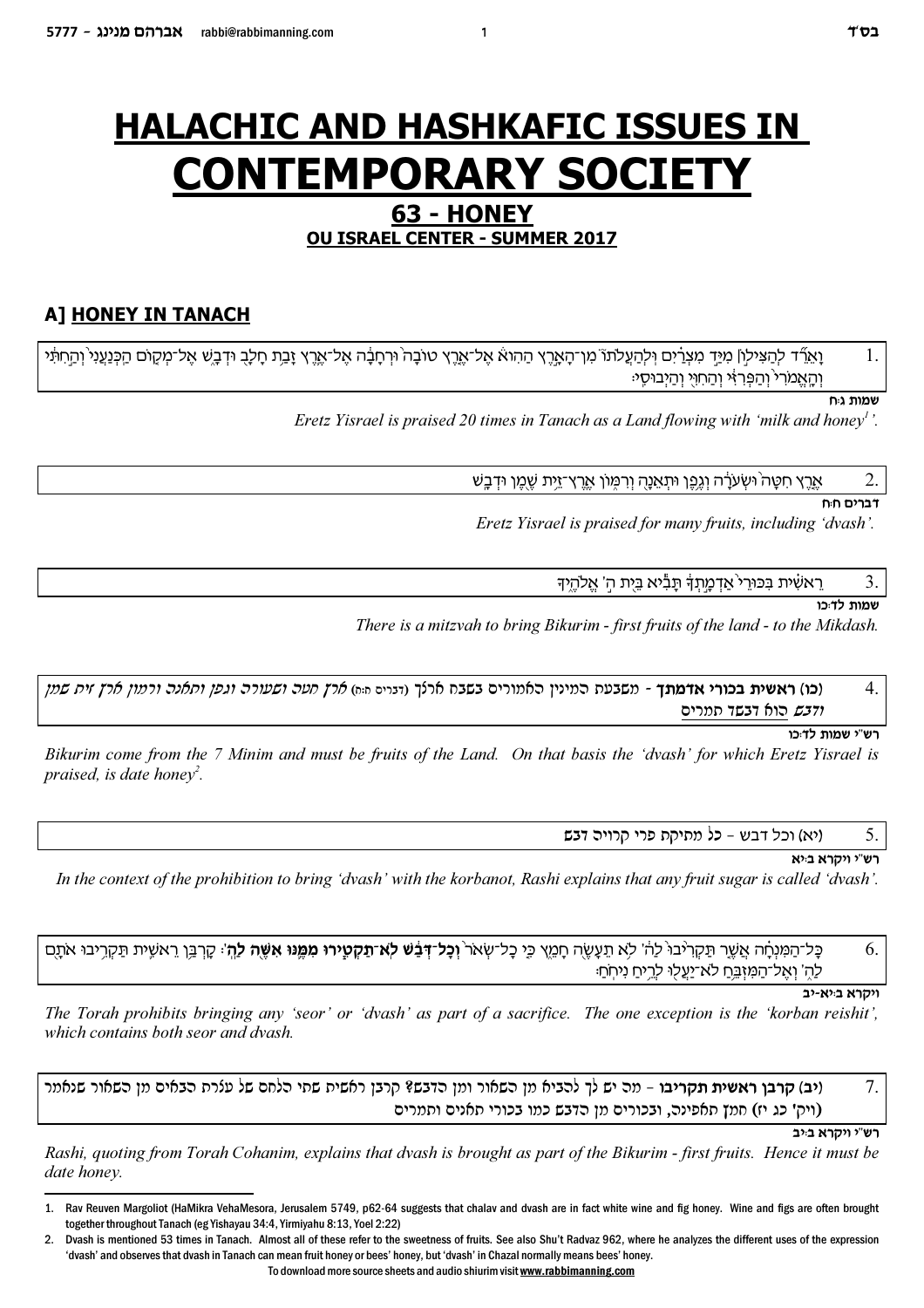(ח) וַיַּשַׁב מְיַמְים ׁלַקַחְתֵּה וַיַּסַר לְרָאוֹת אֶת מַפֵּלֶת הָאָרְיֶה וְהִנֶּה עָדַת דְּבוֹרִים בְּגְוַיַּת הָאֲרְיֶה וּדְבָשׁיּ (ט) וַיִּרְדֵּהוּ אֱל־כַּפֵּיוּ וַיַּלֵד 8. הַלוֹדְ וְאַכֹּל וַיַּלְדְ אֲל־אָבֵיו וְאֲל־אָמוֹ וַיִּתֵּן לָהֶם וַיֹּאכֵלוּ וְלֹא־הְגִיד לְהֶם כִּי מְגִוְיַת הַאָרְיָה רַדָה הַדְּבֵשׁ:

#### שופטים יד

But bee honey does make an important appearance in Tanach. Here we see that Shimshon ate from the honey and gave some to his parents.

9. (כה) וְכַל־הַאֲרֵץ בֵּאוּ בַיֵּעֵר וַיְהֵי דְבָשׁ עַל־פְּנֵי הַשָּׂדֵהּ (כו) וַיַּבָא הַעָם אֱל־הַיַּעֵר וְהִנֶּה הֱלֵךְ דְּבָשׁ וְאֵין־מַשֶּׂיג יַדוֹ אֱל־פִּיו כֵּי־יַרֵא העם את־השבעה (כז) ויונתו לא־שמע בהשביע אביו את־העם וישלח את־קצה המטה אשר בידו ויטבל אותה ביערת הדבש וַיְשֹׁב יַדוֹ אַל־פִּ֫יו ותראנה ותּאֹרנה עיניו: (כח) וִיּעוֹ איש מהעט ויאמר השבע השבע אביד את־העם לאמר ארור האיש ְאֵשֶׁר־יִאכָל לָחֱם הַיִּוֹם וַיַּעֲף הַעֲם: (כט) וַיֹּאמֶר יְוֹנַתַּ֫וְ עַכֶּר אֲבִיָ אֱת־הָאֲרֵץ רְאוּ־נַא כֵּי־אָרוּ עֵינַי כֵּי טַעַּמְתִּי מְעַט דְּבֵשׁ הָזֵה:

#### וטרונאל א נז

Shaul imposed an oath on the Jewish army not to eat before the battle. Yonatan, who had not heard about the oath, ate from 'dvash'<sup>3</sup> in the fields.

(י) יראת ה' טהורה עומדת לעד משפטי־ה' אמת צדקו יחדו (יא) הנחמדים מזהב ומפז רב **ומתוקים מדבש ונפת צופים**: 10.

תהלים יט

The reference to dyash here is to bee honey, since it appears together with a reference to honeycomb.

### **B] WHAT IS HONEY?**

11. Bees need two different kinds of food. One is honey made from nectar, the sugary juice<sup>4</sup> that collects in the heart of the flowers. The other comes from the anthers of flowers, which contain numerous small grains called pollen. ...

Most bees gather only pollen or nectar. As she sucks the nectar from the flower, it is stored in her special honey stomach ready

to be transferred to the honey-making bees in the hive. If hungry she opens a valve in the nectar "sac" and a portion of the payload passes through to her own stomach to be converted to energy for her own needs.

The bee is a marvelous flying machine. She can carry a payload of nectar or pollen close to her own weight. Consider that even the most advanced design in aircraft can only take off with a load one-quarter of its own weight and you'll appreciate the miracle that the honeybee can remain airborne with such a load.



When her nectar "sacs" are full, the honeybee returns to the hive. Nectar is delivered to one of the indoor bees and is then passed mouth-to-mouth<sup>5</sup> from bee to bee until its moisture content is reduced from about 70% to 20%. This changes the nectar into honey .....

Finally, the honey is placed in storage cells and capped with beeswax in readiness for the arrival of newborn baby bees. Pollen is mixed with nectar to make "bee bread" and is fed to the larvae. A baby bee needs food rich in protein if the bee community is to flourish.

How Bees Make Honey, Australian Honey Bee Industry Council<sup>6</sup>

To download more source sheets and audio shiurim visit www.rabbimanning.com

<sup>3.</sup> The mefarshim differ on what dyash means in this context. Rashi explains it as sugar cane. Abarbanel and others identify it as bee's honey.

<sup>4.</sup> Nectar is mainly natural sugar (55% sucrose, 24% glucose and 21% fructose), together with other chemicals.

<sup>5.</sup> Enzymes in the bees' saliva act upon the nectar to break it down.

http://honeybee.org.au/education/wonderful-world-of-honey/how-bees-make-honey/ 6.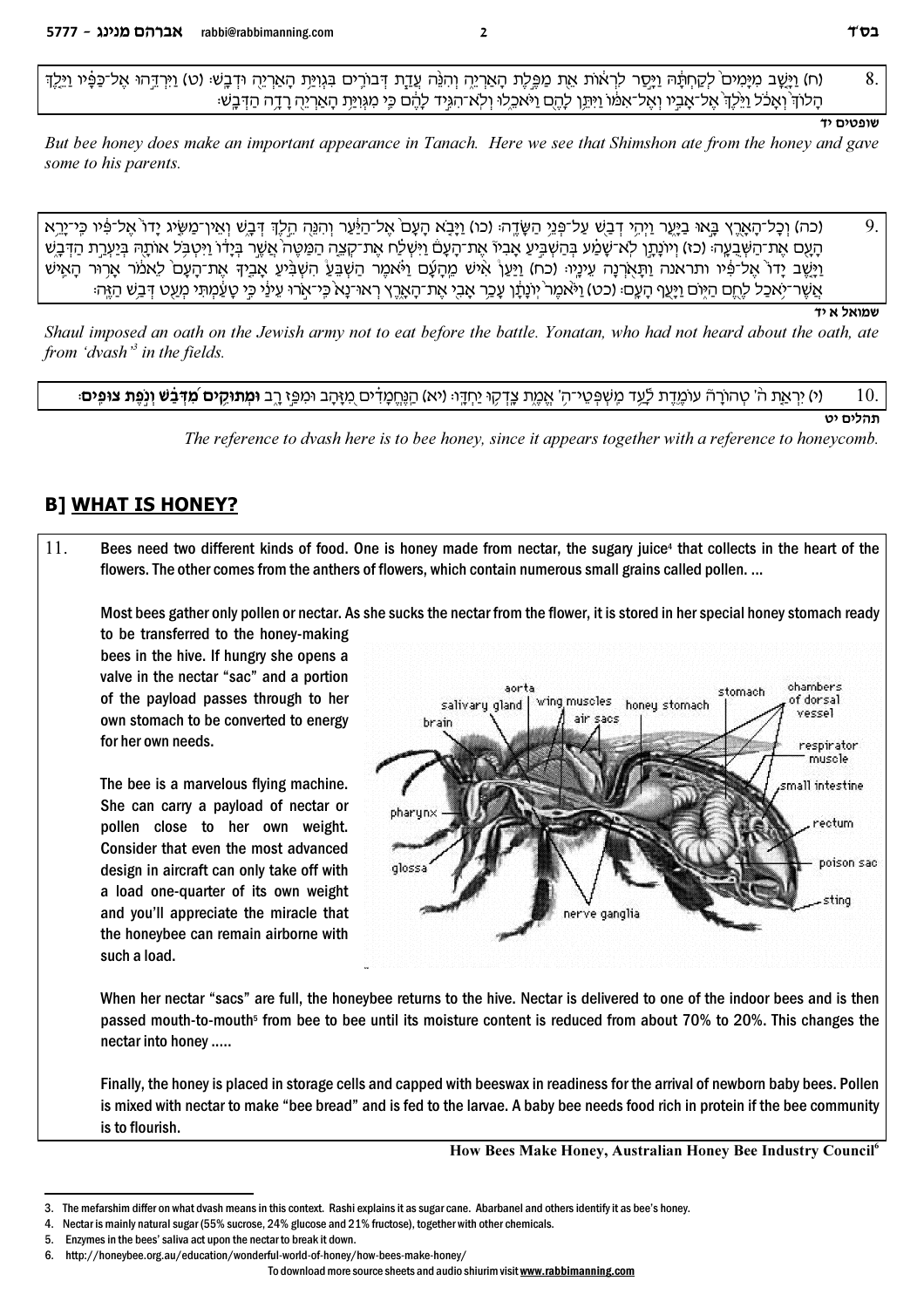# **C] WHY IS HONEY KOSHER?**

... בהמה טהורה שילדה כמיו בהמה טמאה מותר באכילה. וטמאה שילדה כמיו בהמה טהורה אסור באכילה **שהיוצא**  $12$ מהטמא טמא והיוצא מו הטהור טהור

### משנה בכורות פרק א משנה ב

The Mishna rules that anything which comes out of a non-kosher animal is not-kosher. This would include not only offspring (even if it otherwise looks kosher), but also milk, secretions etc.

בעו מינה מרב ששת - מי רגלים של חמור מהוז ותיבעי להו דסוסים וגמלים! דסוסים וגמלים לא מיבעיא להו דלא עכירי 13. ולא דמו לחלב. מיא עול מיא נפוק. כי קמיבעיא להו דחמור דעכירי ודמו לחלב. מאיי מגופיה קא מימצצי ואסירי או דלמא מיא עול מיא נפוק והאי דעכירי הבלא דבישרא הוא: .... ואיכא דאמרי - דסוסים וגמלים לא קא מיבעיא להו דלא שתו אינשי. כי קמיבעיא להו דחמור דשתו אינשי ומעלו לירקונא. מאיז אמר להו רב ששת תניתוה - 'היוצא מן הטמא טמא והיוצא מן הטהור טהור'. והני נמי מטמא קאתי. מיתיביו מפני מה אמרו דבש דבורים מותרו מפני שמכניסות אותו לגופן (רש"י - שאוכלין מפרחי האילן ומהן נעשה הדנש במעירן) ואין ממצות אותו מגופן. (רש'י – … וקשיא לרב ששת דרא רכא כיון דלאו מגופיירו מימלו שרי). הוא דאמר כר' יעקב דאמר דובשא רחמנא שרייה. דתניא ר' יעקב אומר <sub>(ייקרא יאכא)</sub> *אך את־זה תאכלו מכל שרץ העוף.* זה אתה אוכל, ואי אתה אוכל שרץ עוף טמא. שרץ עוף טמא בהדיא כתיב!! אלא שרץ עוף טמא אי אתה אוכל אבל אתה אוכל מה שעוף טמא משריץ. ואיזה זה זה: דבש דבורים. יכול אף דבש הגזין והצירעין: אמרת לא. ומה ראית לרבות דבורים ולהוציא הגזין והצירעיןיִ מרבה אני דבש דבורים שאין לו שם לווי, ומוציא אני דבש הגזין והצירעין שיש לו שם לוויי.

כמאן אזלא הא דתניא דבש הגזין והצירעין טהור ומותר באכילהי דלא כרבי יעקב

#### בכורות ז.-ז:

The Gemara wants to establish the kashrut status of donkey urine, which was used as a medication for jaundice. Rav Sheshet rules it to be non-kosher since it comes out of the donkey, even if it is not an actual secretion of the animal. The Gemara then asks why this is different to honey. According to one Tannaitic source, honey is kosher because, although it is ingested into the bee's body and then expelled, it is not specifically a secretion of the bee. On that basis, why should donkey urine not also be kosher? Like honey, it is not specifically a secretion of the donkey. The Gemara answers that Rav Sheshet is following a different Tannaitic opinion - that of  $R'$  Yaakov - who rules that honey SHOULD be non-kosher simply on the basis that it is expelled from a non-kosher animal, but the Torah makes an exception to this rule in the case of bee honey (but not other honeys). Our Gemara clarifies that R' Yaakov, who prohibits wasp honey, diagreed with Mishna, which permits it.

As such, we see 2 different reasons given by the Tannaim as to why honey is kosher: (i) It is not really a secretion of the bee. (By implication, if it were a secretion, it would be treif). (ii) It SHOULD be treif, but the Torah made an exception.

We will need to examine below, based on these reasons, the kashrut status of various bee products, such as:

• royal jelly • bee venom • propolis  $\bullet$  beeswax

> 14. שבעה משקין הן: הטל, והמים, היין, והשמן, והדם, והחלב, ודבש דבורים. דבש צרעים - טהור ומתר באכילה

> > מכשירין ו<sub>ּ</sub>ד

Bee honey is one of the '7 Mashkim' for the purposes of Tuma and Tahara. The Mishna also allows wasp honey.

15. מנין לדבש שהוא משקהי שנ' ודברים לביגו<u>ז (יַּנְקֶהוּ דְבָשׁ מְשָׁלַע</u> ....

תוספתא שבת פרק ח הלכה כה

This is learned out from a verse in Ha'azinu.

**ומותר באכילה** ..... דסלקא דעתך אמינא דדוקא דבש דבורים רבייה קרא להתירא שאין לו שם לווי, אבל דבש צרעים שיש 16. לו שם לווי לא יהא מותר. קמ"ל דבש צרעה טהור ומותר. דמפני מה אמרו דבש דבורים מותרי מפני שמכניסות אותן לגופן ואינן ממצות אותו מגופן. דבש צרעים נמי מכניסות אותו לגופן ואין ממצות אותו מגופן:

ר' עובדיה מברטנורא מכשירין ווד

Rav Ovadia Mibartenura on the Mishna in Machshirin explains why wasp honey is also kosher. The main reason seems to be that the honey is NOT secreted by the wasp but, as with bees, is simply collected, ingested and expelled.

To download more source sheets and audio shiurim visit www.rabbimanning.com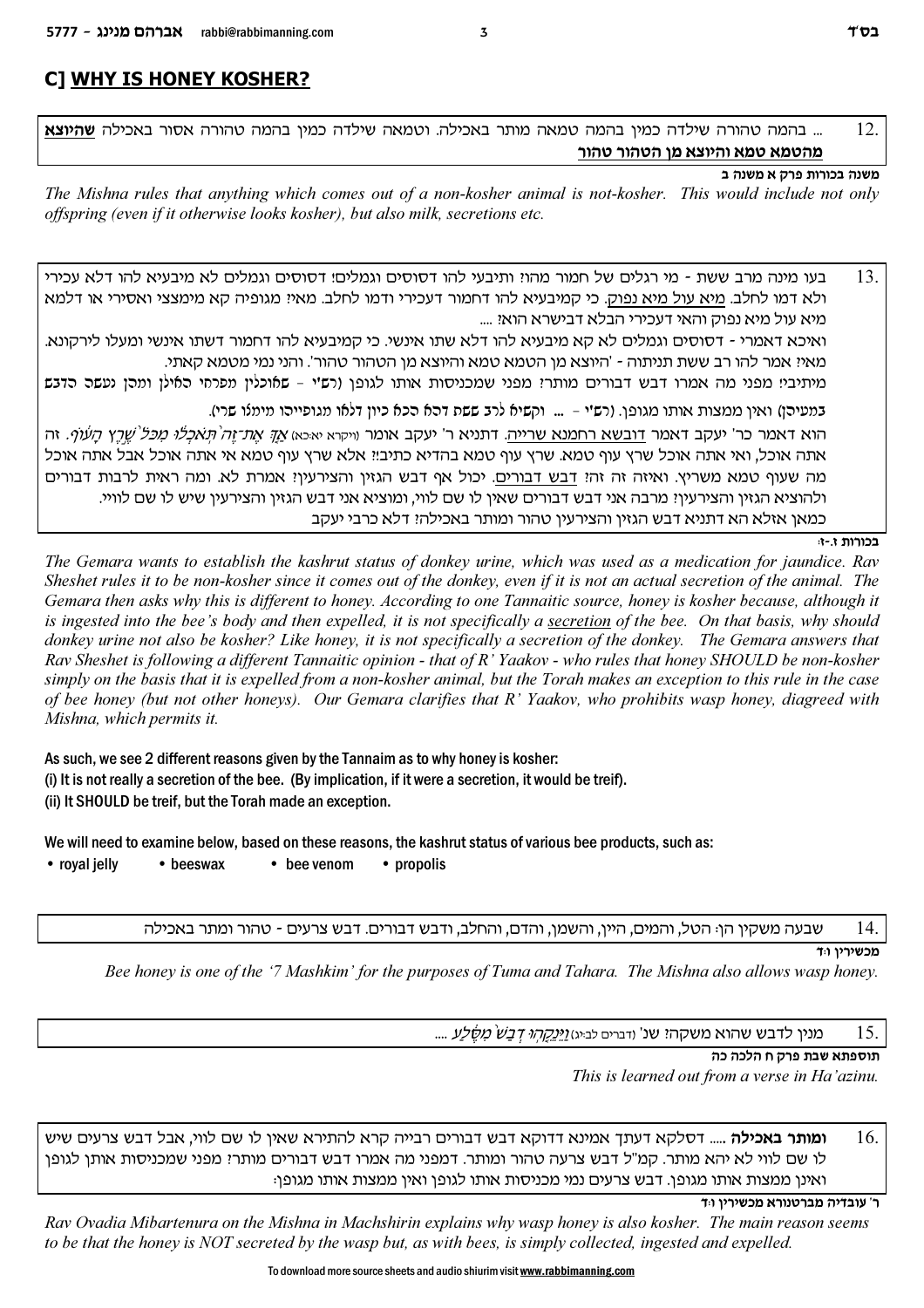# **D] PURE HONEY - THE HALACHA**

17. דבש דבורים ודבש צרעים מותר מפני שאינו מתמצית גופן אלא כונסין אותו מן העשבים בתוך פיהן ומקיאין אותו בכורת כדי שימצאו אותו לאכול ממנו בימות הגשמים

### רמב'ם הל' מאכלות אסורות גוג

The Rambam permits bee and wasp honey on the basis that the honey is not secreted, but simply ingested and expelled.

18. ר"ת ז"ל פסק בספר הישר דלא כר' יעקב משום דסתם דמס' מכשירין דלא כוותיה .... ותימה הוא שפסק כמו מתני' דמס' מכשירין כיון דרב ששת לא סבר כוותה דהא איהו סבר כר' יעקב! .... ובשל תורה הלך אחר המחמיר.יח וכן הלכתא דדבש גיזין וצירעין אסור

#### רא"ש מסכת בכורות פרק א

The Rosh rules like Rav Sheshet that wasp honey is NOT kosher since he follows the view that bee honey is the only exception to the general rule. He does not therefore follow the reasoning of 'ingestion and expulsion'.

ט דבש צרעין וגיזין ופי מיני דבורים וצרעין הם) מותר ויש מי שאוסר ורא"ש ורמב"ן). הגה: ואין אנו לריכין לחוש לו כי אינו מלוי בינינו 19 כלל

#### שולחן ערוך יו״ד פאיט

The Shulchan Aruch permits bee honey and brings a difference of opinion on wasp honey, which the Rema writes is no longer practically relevant. But that difference of opinions may reflect the reasons why honey is kosher. Is it a special exception for bees only, or a rationale based on the production of the honey.

הרי הוא כשאר דבש - .... דמברך עליו שהכל ... ובאמת אפילו החולקין בדבש תמרים מודו בדבש דבורים, דאע"ג דהדבורים 20. מכניסין מי פירות לתוך גופן ומוללין מהן ועי"ז נעשה הדבש מ"מ אין טעם הפירות נרגש כלל בהדבש

משנה ברורה ס' רד ס'ק נ

The Mishna Berura also quotes the reason of the bees ingesting and expelling the nectar.

# **E] KASHRUT CONCERNS**

# E1] BEE PARTS

יש לתמור עכשיו היאך אנו אוכלים דבש דבורים והלא רגלי הדבורים מעורבים בדבש!? ואף על גב דהוי פגם מ"מ השרץ עלמו 21. דאיפגם מיסתר לכ"ע! לכ"נ לר"ת דודאי רגלי הדבורים כיון דעלמות בעלמא נינהו מותרים ....

תוס' ע'ז סט. ד'ה ההוא

Tosafot raise the issue of bee-bits which are stuck in the honey. How can we eat pieces of the insect!? He is however prepared to be lenient on the legs, since these are merely 'bones' which are effectively inedible.

22. ה דבש דבורים מותר. ואף על פי שגופי הדבורים מעורבים בו, וכשמפרישין הדבש מהם מחממין ומרתיחין אותן עמהם **(ד** מותר, משום דהוי נותן טעם לפגם

### שולחן ערוך יו״ד פאוח-ט

The Shulchan Aruch rules that once the honey is heated, and these 'bee-bits' dissolve, the mixture is kosher since the taste of the bee-bits is pagum. They cannot, however, be eaten when still visible. The Pri Chadash brings the leniency of Tosafot regarding the bee-legs<sup>7</sup>.

... יש ליזהר לבלי לאכול דבש קודם סינון מפני תערובת הדבורים ונמלים דשכיח בדבש וכן המנהג פשוט ואין לשנות つく

ערוד השולחו יורה דעה סימו פא

The Aruch HaShulchan rules that, where there is a concern of mixed-in bee parts, the honey must be filtered.

The Rosh (Avoda Zara 5:11) quotes Rabbeinu Tam as also being lenient regarding the wings, which he says are 'k'afar b'alma' - like dust and therefore not treif.  $\overline{7}$ To download more source sheets and audio shiurim visit www.rabbimanning.com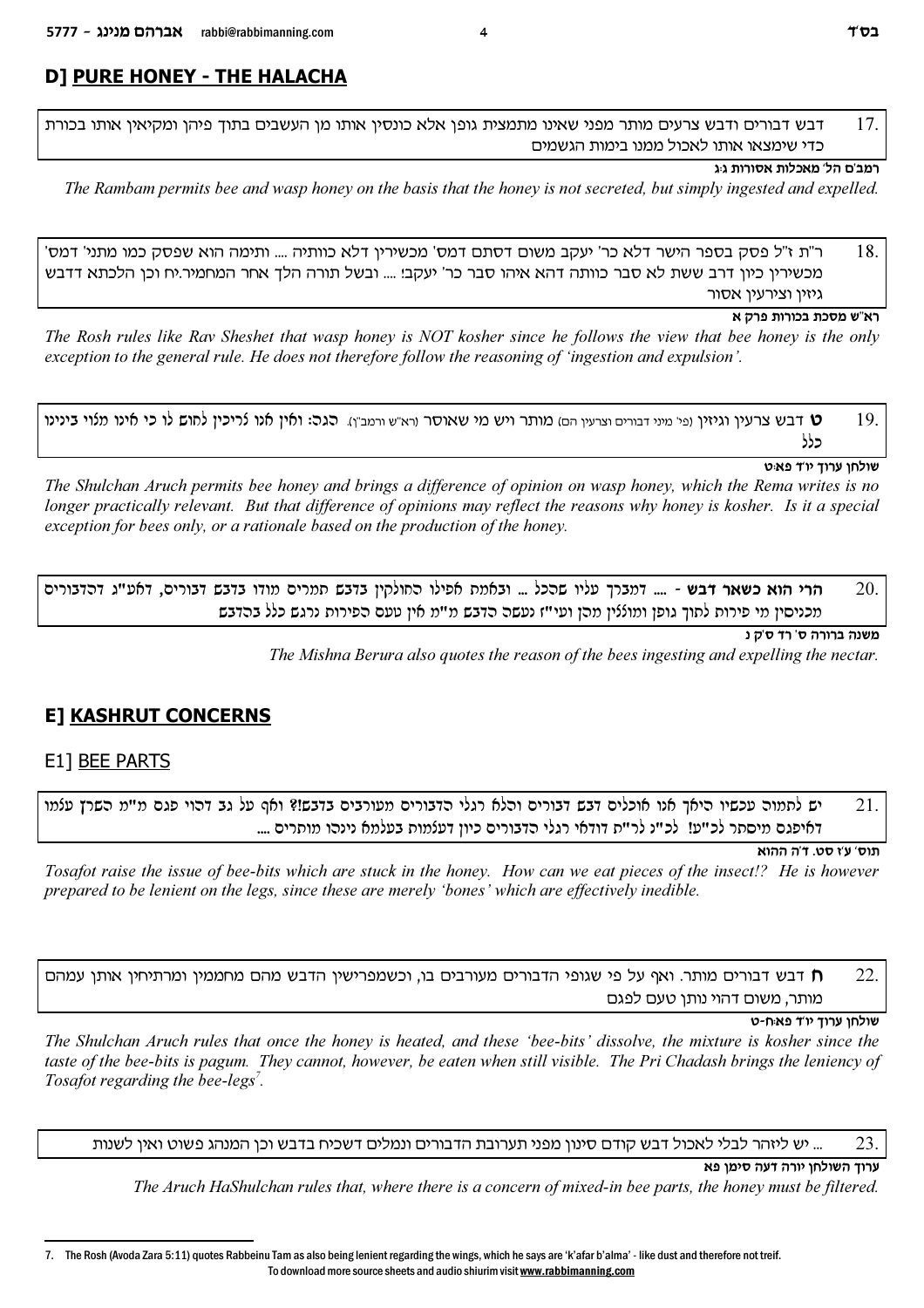# E2] ADDITIVES

• Some cheaper honeys<sup>8</sup> have added flavorings (eg orange flavoring rather than the natural aroma of orange in orange-blossom honey.) These would require kashrut certification. 100% pure organic honey has no additives and does not require kashrut certification.

• Some additives such as corn syrup will be a problem of kitniyot on Pesach.

# E3] OTHER BEE PRODUCTS

### Royal Jelly

• Royal Jelly is a highly nutritious substance secreted from the hypopharyngeal and mandibular glands located in the head of the bee. Some claim that it has homeopathic qualities<sup>9</sup>. It is used to feed all bee larvae, whether they are destined to become drones (males), workers (sterile females) or queens (fertile females). The larvae are fed on it for 3 days to develop. Only those destined to be queens continue to be fed on Royal Jelly after that.<sup>10</sup>

• Is it kosher? That depends<sup>11</sup> on the reason why honey is kosher.

(i) If the reason is because it is not secreted by the bee, merely ingested and expelled, then royal jelly, which IS a secretion, will be treif. (ii) If the reason is that products of the bee as simply an exception to the rule, royal jelly could also be kosher. However, that exemption may only relate to honey-like products and not to Royal Jelly, which looks nothing like honey.

 $24$ הנני להעיר בנוגע להאמור בספרו ציץ אליעזר חי"א סי' נ"ט שמזון המלכות דינו כדבש. ומסתמך ע"ז שלא הזכירו חז"ל . לחלק בין מזון זה לדבש. ולענ"ד הוא תמוה כיון שהוא מר כלענה ואיננו מאכל כלל ולא שייך כלל לדבש. א"כ למה יזכירוהו חז"ל? ומהיכ"ת נימא דאינו חלוק מכל היוצא מן הטמא דאסור. והנה עד לפני מספר שנים כאשר נשאלתי על כך, הוריתי תמיד להיתר בחשבי שיוצא מן הטמא אשר בתחילתו אינו ראוי למאכל אדם דינו כנבילה סרוחה מעיקרא דלא חייל עלה כלל שום איסור, אך …. אפשר דגם זה חשיב כראוי לאדם וגם מר שלומאי שיחי' אמר לי שלדעתו זה ראוי לאכילה. ולכן מאז איני אומר בזה לא איסור ולא היתר.

שו"ת מנחת שלמה תניינא (ב - ג) סימן סד

The Tzitz Eliezer<sup>12</sup> permitted<sup>13</sup> Royal Jelly. Rav Shlomo Zalman is unsure and refrains from giving a heter or issur!

The OU<sup>14</sup> rules that Royal Jelly is not kosher. Star-K<sup>15</sup> bring different opinions and rules that it 'should not be eaten'. Kof-K also bring different opinions on the matter and refrain from giving a psak.

### **Honeycomb**

- Is kosher, although one needs to look out for bee parts!
- Honey may not be squeezed out of the comb on Shabbat. This is prohibited under the melacha of Dash.

### Bee Pollen

• Bees brush pollen with their legs and press it into baskets on their legs. They then add traces of nectar and bee saliva to compact it. Star-K rules that this is kosher, notwithstanding the traces of bee-saliva.

<sup>8.</sup> Seehttps://www.mybeeline.co/en/p/how-can-we-differentiate-100-pure-honey-and-adulterated-honey

<sup>9.</sup> On Kof-K website they claim that it 'increases life span, tones and strengthens your skin. It strengthens and stimulates your immune system, helps heal wounds, and gradually decreases pains. It also increases appetite, relieves weak and tired eyes, and many other benefits'.

<sup>10.</sup> This greatly affects their development, longevity (40 times longer than regular bees) and fertility.

<sup>11.</sup> There are also other factors, including whether the Royal Jelly is truly edible.

<sup>12. 11:59.</sup>

<sup>13.</sup> As did Rav Ovadia Yosef for those in need - see Yalkut Yosef p159-162. Rav Moshe Sternbuch (Teshuvot Vehanhagot 4, YD:188, pp. 180-182) also permits it hesitatingly, but only for those who are ill and only if it will definitely help.

<sup>14.</sup> See https://oukosher.org/blog/consumer-kosher/halachos-of-the-hive/

<sup>15.</sup> See https://www.star-k.org/articles/kashrus-kurrents/624/do-bee-dont-bee/#\_ftn1